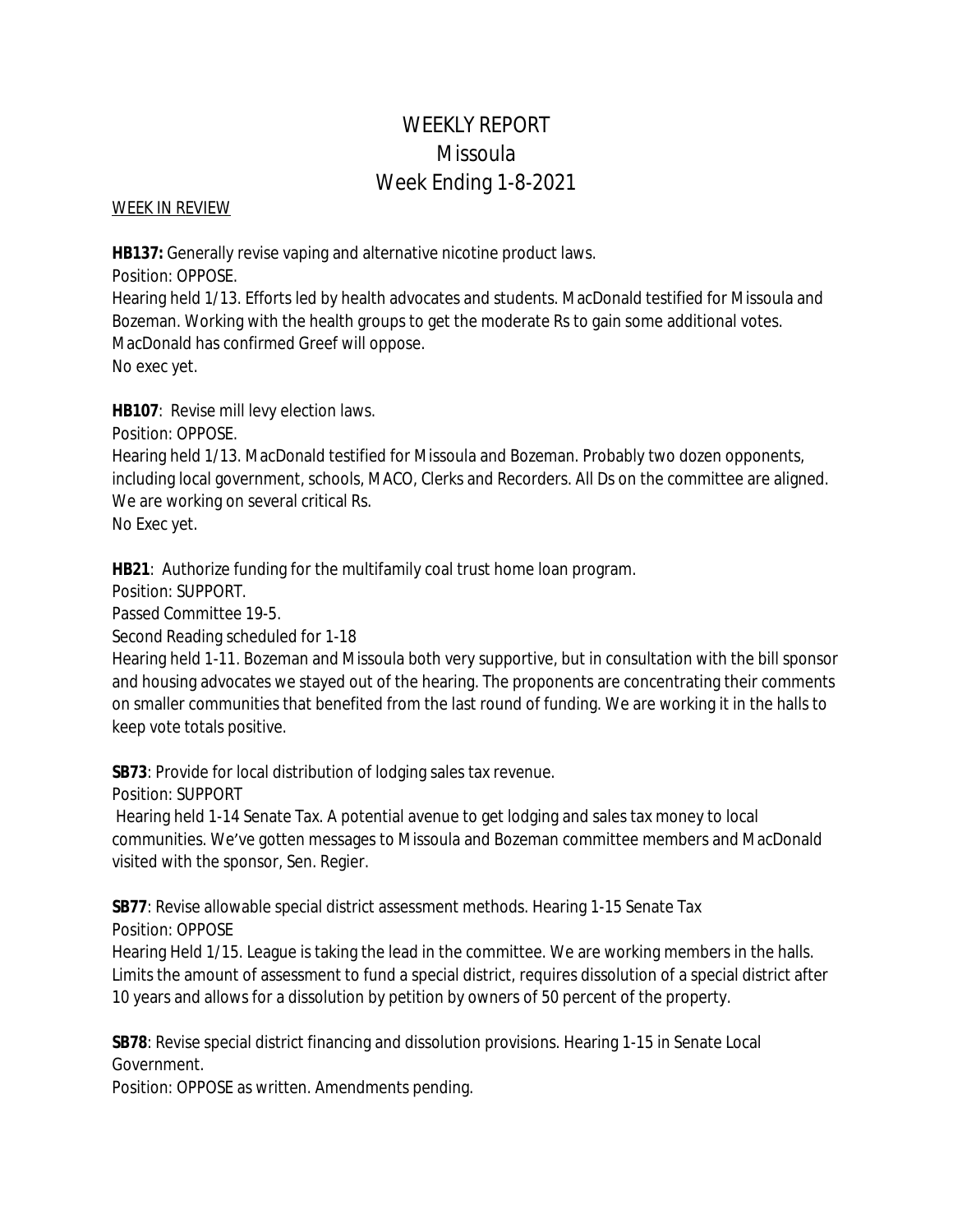Hearing Held 1-15. The league is taking the lead and we are working members in the hall as needed. There are league amendments expected. When we have them, we will need to hit our delegation members to support.

Removes taxable value as a method of assessment for special districts, removing local control and likely completely upending what a lot of communities have been doing for years.

**HB102**: Generally Revise Gun laws.

Position: RECOMMEND MONITOR/OPPOSE

```
Passed 3rd reading.
```
House passed AMENDED version: [HB0102.pdf \(mt.gov\)](https://leg.mt.gov/bills/2021/billpdf/HB0102.pdf). While there are some improvements to the 'remedy' section and the courtroom section, it does not go as far as we hoped, or as far as we thought the sponsor had initially said he would go. May revisit.

Hearing was held 1-6. Bill sponsor initially indicated he would remove most concerning section or amend it. Has now indicated he likely will not do that. We will be pursuing additional fixes if possible on the Senate side, so we've changed to a Recommend Monitor/Oppose. If we believe there are chances to make more changes in the Senate, we can pursue.

**HB78**: Require certain employees to report suspected child abuse and neglect. Hearing in House Judiciary 1-12. Potential concerns regarding liability on local governments and even volunteers who work with children at city-sponsored camps, activities and programs. Nugent doesn't believe there are major issues with this. Bozeman considering opposing.

Position: MONITOR.

Committee Tabled 1-15

**HB113** - penalizes healthcare professionals up to 50,000 dollars for providing transition related medical care to transgender youth under the age of 18. Position: OPPOSE

Rescheduled. Likely to be Monday 1-18. Rossi will oppose for Missoula and Bozeman

**HB112**: Require interscholastic athletes to participate under sex assigned at birth. Position: OPPOSE Rescheduled. Likely to be Monday 1-18/. Rossi will oppose for Missoula and Bozeman.

# NEW BILLS OF CONCERN OR INTEREST:

**LC2439:** Revise laws on selection of municipal judges. Would require all municipal judges be elected rather than hired/appointed.

Position: NEEDS FURTHER REVIEW. NEED DIRECTION FROM THE CITY

**HB106:** Prohibit expansion of the Montana Clean Indoor Air Act

Position: RECOMMEND OPPOSE.

Hearing Scheduled for 1-28 House Local Government.

Another bill by Rep. Marshall intended to limit local gov't ability to regulate tobacco product use indoors